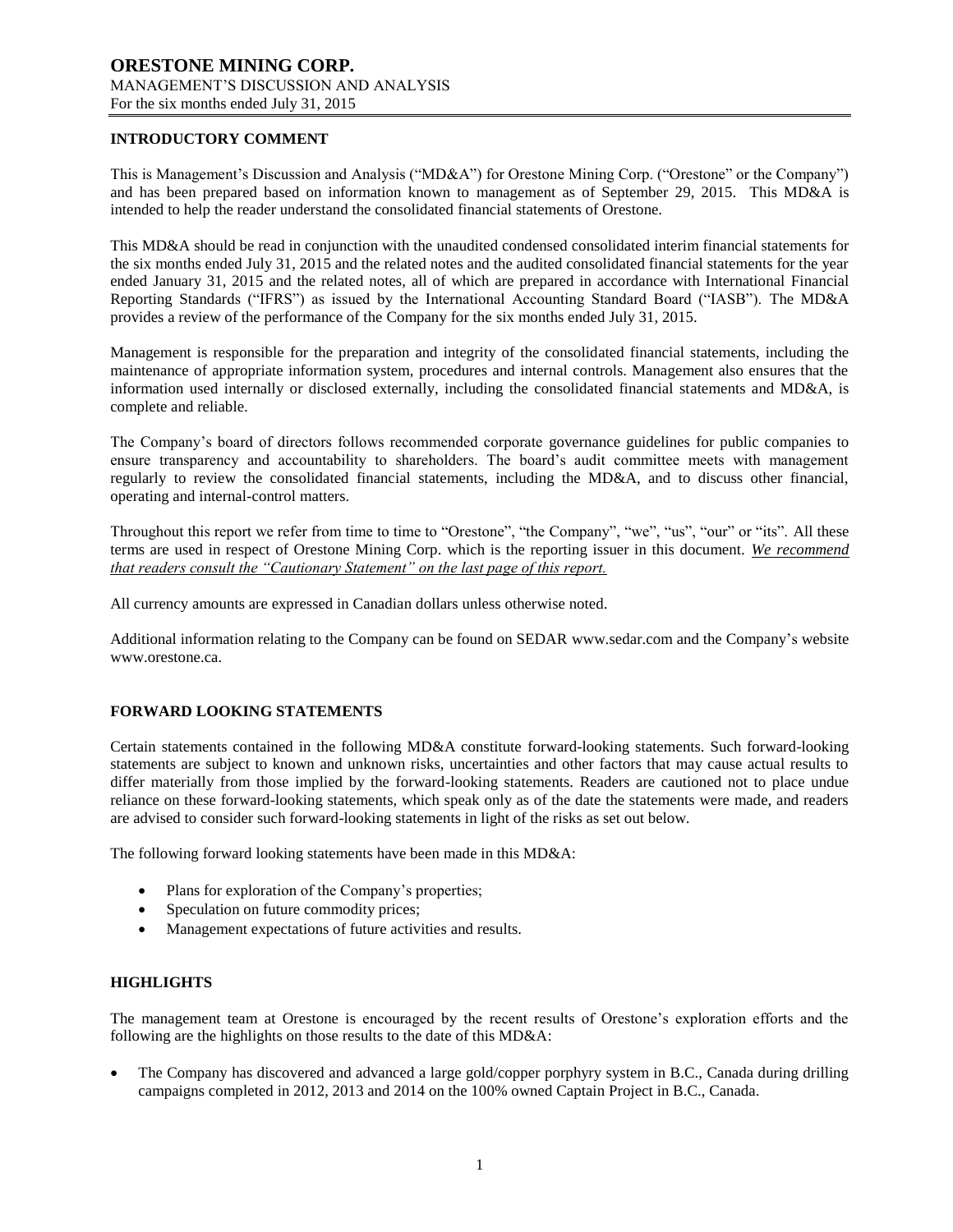The Company has 75 line kilometers of geophysics and 58 drill sites approved on the Captain Project by the BC Ministry of Energy and Mines.

### **OUTLOOK**

The Company has planned exploration programs and continues to have field and data reviews of all its properties to assist the Company's determination of the best course of action for each of them.

### **DESCRIPTION OF BUSINESS AND OVERALL PERFORMANCE**

Orestone Mining Corp. is a mineral exploration company incorporated on April 30, 2007 and subsequently listed on the TSX Venture Exchange under the trading symbol "ORS" on March 11, 2008. To date the Company has focused on gold and copper/gold projects in the Quesnel Terrane of British Columbia.

The Company actively evaluates potential joint ventures, mergers, and acquisitions in search of opportunities to acquire significant new mineral properties.

During the six months ended July 31, 2015, the Company continued to carefully manage its cash and corporate overhead.

### **RESULTS OF OPERATIONS - MINERAL PROPERTIES**

To best understand Orestone's financial results, it is important to gain an appreciation for the significant events, transactions and activities which occurred on its mineral properties during and subsequent to the reporting period. These are summarized below.

#### **Captain Property**

The Captain Property and surrounding lands contain many airborne magnetic-high anomalies on ground previously worked by Placer Dome, Noranda and several junior resource companies during 1989 to 1996. Numerous airborne magnetic-high targets in the Quesnel Terrane are known to be related to underlying intrusions important for their relationship with copper-gold porphyry deposits such as Thompson Creek Metals' Mt. Milligan deposit immediately north of the Captain Property. Induced polarization ("IP") surveys over the airborne magnetic highs are a key method of identifying drill targets on the largely overburden covered Captain Property. Between 2008 and 2010, the Company undertook geochemical sampling, induced polarization and ground magnetic surveys, and limited percussion and diamond drilling. Detailed results are filed on Sedar.

In August, 2011, Orestone completed an IP/Resistivity and ground magnetics survey that consisted of a total of 30 kilometers of survey in six lines spaced 400 meters apart and was designed to expand upon previous geophysical surveys along logging roads. The objective of the survey was to better define the potential for copper-gold sulphide mineralization in the area surrounding diamond drill hole 09-05 which encountered potassic-altered volcanic and intrusive rocks. This vertical drill hole reached a depth of 137 meters with the last 3.1 meters encountering mineralized breccia grading 0.21 per cent copper and  $0.35$  grams per tonne (g/t) gold.

The results of the survey completed by Peter E. Walcott & Associates show three separate IP chargeability anomalies that flank magnetic high anomalies. The IP anomalies have widths of 1,000 meters or more that remain open, thus have yet to be fully outlined. The principal IP chargeability anomaly in the central portion of the survey area currently measures 1,000 meters by more than 4,000 meters and corresponds with a resistivity high. This coincident chargeability and resistivity high area is located on the western flank of a magnetic high interpreted to be a magnetitebearing intrusive measuring 1,000 to 2,000 meters wide and in excess of five kilometers in strike length. This geophysical signature covering the central IP/resistivity high target on the Captain project is similar in nature to the geophysical signature of the MBX copper-gold deposit at Mt. Milligan. The geophysical report by Peter E. Walcott &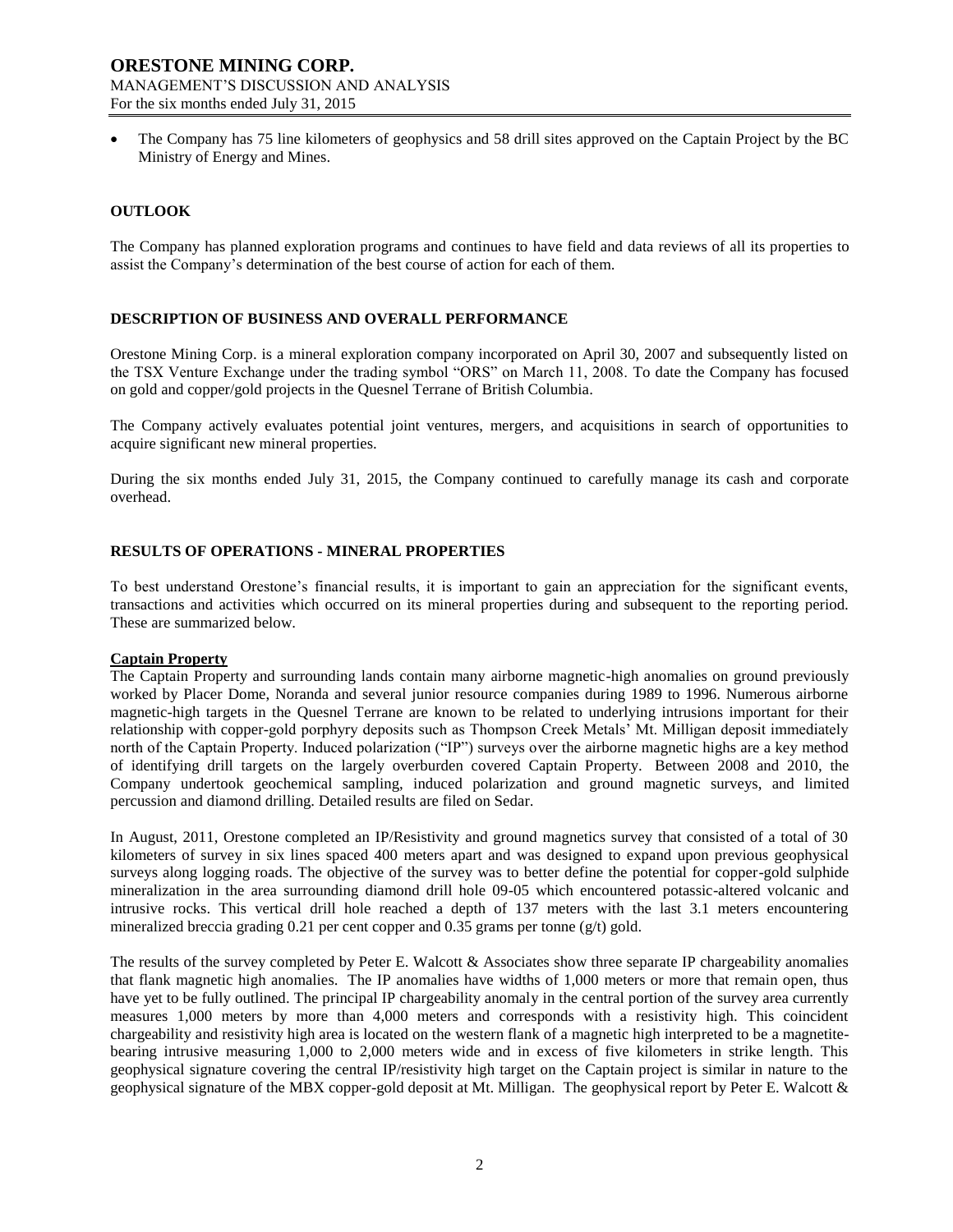Associates also recommends additional work to define anomalies that are located to the east and west of the current grid area.

In December of 2011, the Company initiated a diamond drilling program that was completed in January 2012. The drill program consisted of 4 holes totaling 1,275 meters with the objectives to test the previously described anomalies. Overburden depth from all the drill holes was relatively uniform, averaging 45 meters, which is consistent with overburden depth from the previous drill hole 09-05 The best results from the drilling are found in drill hole C11-01 that consisted of 0.23 g/t gold and 0.03% copper over 87 meters that included 0.298 g/t gold and 0.09% copper over 43 meters.

The drill program was successful in confirming the presence of copper and gold mineralization within a sequence of altered rocks consistent with that found in economic copper-gold porphyry systems. To confirm the presence of favorable alteration, a suite of samples from three holes were sent out for petrographic analysis. The results of this study support the Company`s interpretation that the alteration pattern from the drilling is indicating potential for economic mineralization and that more drilling is warranted.

In the fourth quarter of 2012, the Company completed 912.8 metres of diamond drilling in three holes in the East Mag or Admiral Target Area.

Vertical Hole C12-05 located 100 meters west of C11-01 was drilled to depth of 550.17 metres. The hole intersected bedrock at 63.7m; from 63.7m-150m sericite-carbonate altered volcanic rocks with 1-5% pyrite and minor chalcopyrite (copper mineral) were intersected; from 150m-550m moderate to strong potassic feldspar-actinolitebiotite and sericite-carbonate altered volcanics and monzonite porphyry dykes with finely disseminated magnetitepyrite-chalcopyrite and blebby chalcopyrite and finely disseminated chalcopyrite in potassic feldspar altered veins and flooded zones. Magnetite is disseminated throughout and is associated with zones of pervasive, felted secondary actinolite-biotite. The above described four hundred meter mineralized intercept of finely disseminated and locally coarse blebby chalcopyrite increases in intensity down hole and remains open at depth.

Hole C12-05 returned two significant intervals of strong gold mineralization; the upper zone grading 0.65 g/t gold and 0.06% copper (on an uncut basis) over 118.8 meters and the lower zone grading 0.41 g/t gold and 0.07% copper (on an uncut basis) over 164.6 meters. The mineralization in hole C12-05 remains open to depth and analytical results are tabled below.

| <b>Hole C12-05</b> | From/To     | Length   | Copper    | Gold        |  |
|--------------------|-------------|----------|-----------|-------------|--|
|                    | (meters)    | (meters) | (percent) | grams/tonne |  |
| Upper zone         | 88.1-206.9  | 118.8    | 0.06      | 0.65        |  |
| Incl.              | 152.1-161.2 | 9.1      | 0.27      | 6.46        |  |
| Lower zone         | 377.6-542.2 | 164.6    | 0.07      | 0.41        |  |
| Incl.              | 499.5-505.6 | 6.1      | 0.51      | 4.45        |  |
| Upper zone*        | 88.1-206.9  | 118.8    | 0.06      | 0.30        |  |
| Lower zone*        | 377.6-542.2 | 164.6    | 0.07      | 0.32        |  |

\*High Gold Values Cut to 1.6 g/t

In January of 2013, the Company conducted a detailed 130 kilometer ground magnetic survey that was completed in February 2013. The magnetic survey was designed to define the magnetic anomaly within the area of the recent drill discovery of significant gold/copper mineralization.

This magnetic survey was successful in in identifying new magnetic anomalies. Drilling conducted in late 2012 intercepted disseminated gold-copper mineralization associated with magnetic monzonite dyke swarms and strong potassic alteration conforming to the classic alkalic porphyry model. The data generated from the magnetic survey has defined the size and shape of the magnetic targets which are also related to moderate IP chargeability highs in excess of 10mV/V (millivolts/volts). Combined, this data has defined compelling drill targets which will allow future drilling efforts to focus on the magnetite/gold association.

The survey on the West Mag target area outlined three large magnetic highs over a northwesterly trending area measuring 2500m x 5000m, the largest and most significant, T9 measures 1000m x 4000m with a northwesterly strike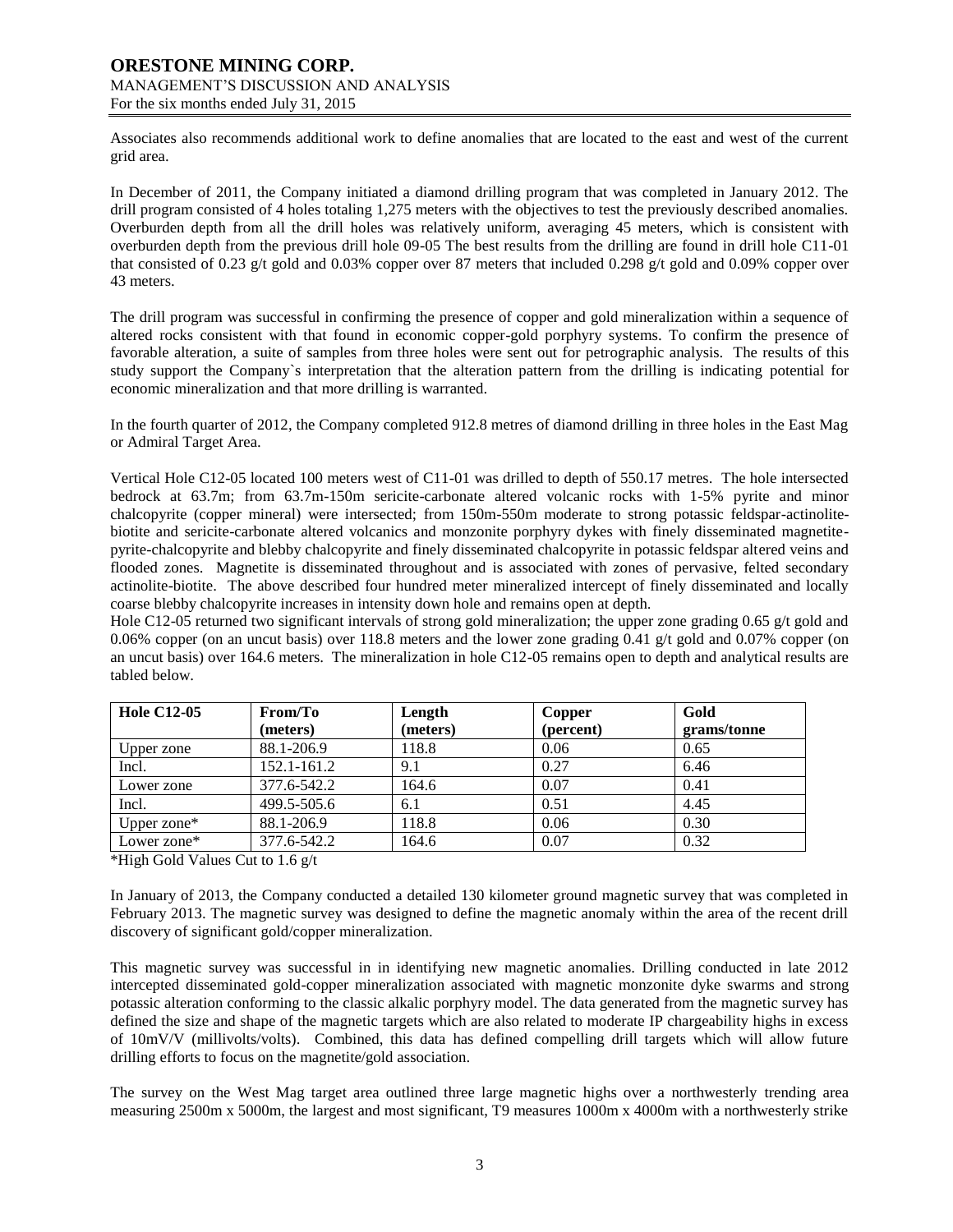length. These large targets lay four kilometeres to the west of the Admiral target. It is believed they represent magnetite-potassic alteration and magnetic monzonite intrusives.

In July 2013, the Company completed a drilling campaign that consisted of three diamond drill holes totaling 642 meters. Holes C13-01 and C13-02 were drilled 400 metres respectively NW and SE of significant potassic alteration and copper gold mineralization intersected in previous holes C12-05 and C11-01. Hole C13-03 was drilled in the center of the Admiral target, a large magnetic high measuring 1000 metres by 1500 metres located 800 metres north of holes C12-05 and C11-01.

Hole C13-03 intersected an unaltered and un-mineralized post mineral alkalic gabbro dyke from the bedrock contact at 78.9m to 280.0m. At a depth of 204.9m to 207.9m a xenolith fragment of highly potassic-sericite altered monzonite porphyry was intersected which assays 0.226% copper and 1.90 g/t gold over three metres. The post mineral dyke is situated in the centre of the magnetic high and it is interpreted to measure  $50 - 100$  metres in thickness and 1000 meters in strike length and the xenolith fragment or rafted block is thought to have been transported from immediate adjacent rocks.

Hole 13-02 was drilled at an Azimuth of -70 NE across a strong magnetic anomaly and intersected two sections of potassic-sericite altered volcanic and monzonite dykes separated by a section of post mineral andesite dykes. The first mineralized and altered dyke was intersected from 32.4m to 66.4m for an interval of 34m with an average grade of 0.073% copper and 0.20 g/t gold while the second altered and mineralized dyke was intersected from 121.3m to 170.1m for an interval of 48.8m with an average grade of 0.055% copper and 0.35 g/t gold.

Hole C13-01 intersected intensely quartz-sericite-pyrite altered volcanics on the south margin of the Admiral target averaging 183 ppm Cu and 52 ppb Au.

The Company now has all permits in place to facilitate 75 line kilometers of geophysics with 58 sites approved for drilling.

#### **Todd Property**

The Company holds a 51% interest in the Todd Creek property which is comprised of approximately 12,222 hectares of mineral claims.

The Todd Creek property is located in northwest British Columbia, approximately 35 kilometers northeast of the town of Stewart. The property is within the Jurassic Hazelton, similar to the geological environment that hosts several large and significant mineral deposits. These deposits include the Granduc Mine (historic producer), Eskay Creek Mine (historic producer) and Kerr-Sulphurets-Mitchell deposit. The Company believes that the Todd property has the potential to host significant mineral deposits of a type consistent with the other known deposits in the district.

On April 30, 2010, Orestone signed the Todd Creek Joint Venture Agreement with Goldeye Explorations Limited and Polar Star Mining Corporation and became the Manager of the Joint Venture, in which the Company holds a 51% interest, acquired through the purchase of Intuitive Exploration Inc. ("Intuitive"). The Company completed the acquisition with Intuitive on June 3, 2010 by way of a share exchange. As of June 3, 2010 Intuitive was the Company's wholly-owned subsidiary and the Company is the parent of Intuitive. The principle asset of Intuitive is the 51% ownership in the Todd Creek Venture. Under the Todd Creek option agreement, the Company earned its 51% interest in the Todd Property by making payments on the property aggregating \$180,000, issuing 170,000 shares and by incurring expenses related to the Todd Creek Property aggregating \$2,500,000. Geofine has a net smelter return royalty in the amount of 2.5%. The Todd Creek Joint Venture pays a \$25,000 advance on the above royalty to Geofine every November.

Dr. Mark Fedikow of Mount Morgan Resources Ltd. completed a NI 43-101 technical report on the Todd Property and the Todd Creek Report has been filed on SEDAR at [www.sedar.com.](http://www.sedar.com/) The author of the Todd Creek Report, Dr. Fedikow, is an independent Qualified Person under NI 43-101.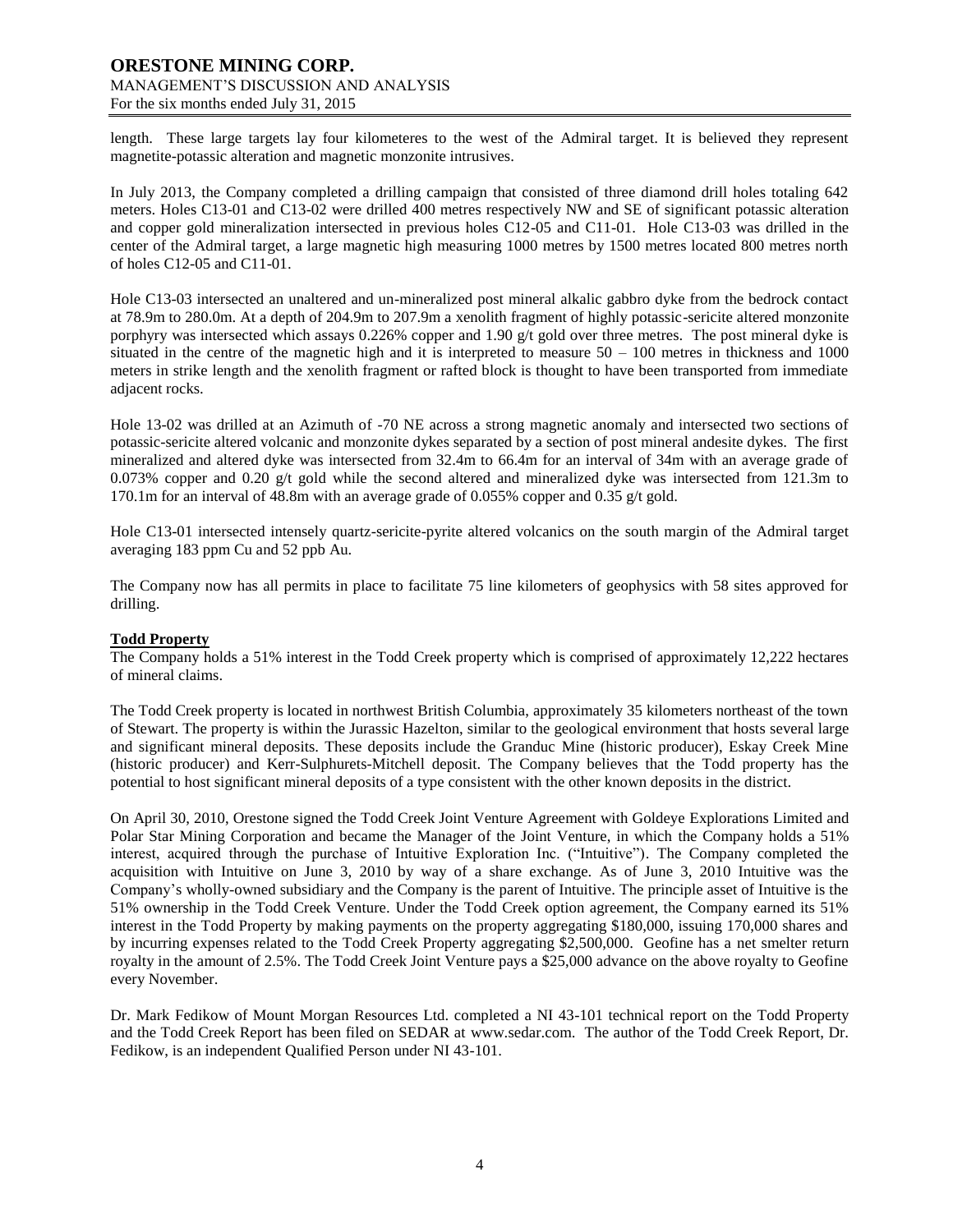## **Estrella de Oro Property**

On January 16, 2014, the Company signed a five year option agreement with Kootenay Silver Inc. to earn a 60% interest in the 700 hectare Estrella de Oro gold exploration property located in Sonora State, Mexico approximately 200 kilometers southeast of the city of Hermosillo.

In March of 2014, the Company completed an initial soil geochemistry program consisting of a grid covering an area of 500 metres by 700 metres. Results show a gold anomaly approximately 600 long by 100 to 150 metres wide that corresponds with previous positive surface sample results.

In August of 2014, the Company executed a trenching program consisting of 11 trenches of varying lengths totalling approximately 350 metres to test various targets developed through previous soil geochemistry, geological mapping and surface sample work.

In October 2014, the Company announced it had completed an initial soil geochemistry program consisting of a grid covering an area of 500 metres by 700 metres. The property did not appear to host the potential for a bulk-tonnage gold system in an order of magnitude initially anticipated.

In October 2014, the Company advised Kootenay that it will not be proceeding with the option agreement and wroteoff all \$65,881 (2013 - \$Nil) of project expenditures on the Estrella de Oro Property.

## **QUALIFIED PERSON**

The technical information reported in this MD&A has been reviewed and approved by Mr. Ross Zawada P. Geo., the Company's Exploration Manager. Mr. Zawada is a Professional Geoscientist and member of the Professional Engineers and Geoscientist Association of British Columbia (APGEBC) and a qualified person as defined by NI 43- 101.

#### **IMPAIRMENT OF LONG-LIVED ASSETS**

The Company completed an impairment analysis as at July 31, 2015, which considered the indicators of impairment in accordance with IFRS 6, "Exploration for and Evaluation of Mineral Resources," and IAS 36, "Impairment of Assets". Management concluded that no impairment charge was required because:

- there have been no significant changes in the legal factors or climate that affects the value of the properties;
- all property rights remain in good standing;
- there have been no significant changes in the projections for the properties;
- exploration results continue to be positive;
- the Company intends to continue its exploration and development plans on its properties.

#### **RISKS AND UNCERTAINTIES**

Below are some of the risks and uncertainties that the Company faces.

#### *Industry*

The Company is engaged in the exploration of mineral properties, an inherently risky business. There is no assurance that a mineral deposit will ever be discovered and economically produced. Most exploration projects do not result in the discovery of commercially mineable ore deposits. If market conditions make financings difficult, it may be difficult for the Company to find joint venture partners. The Company may be unsuccessful in identifying and acquiring projects of merit.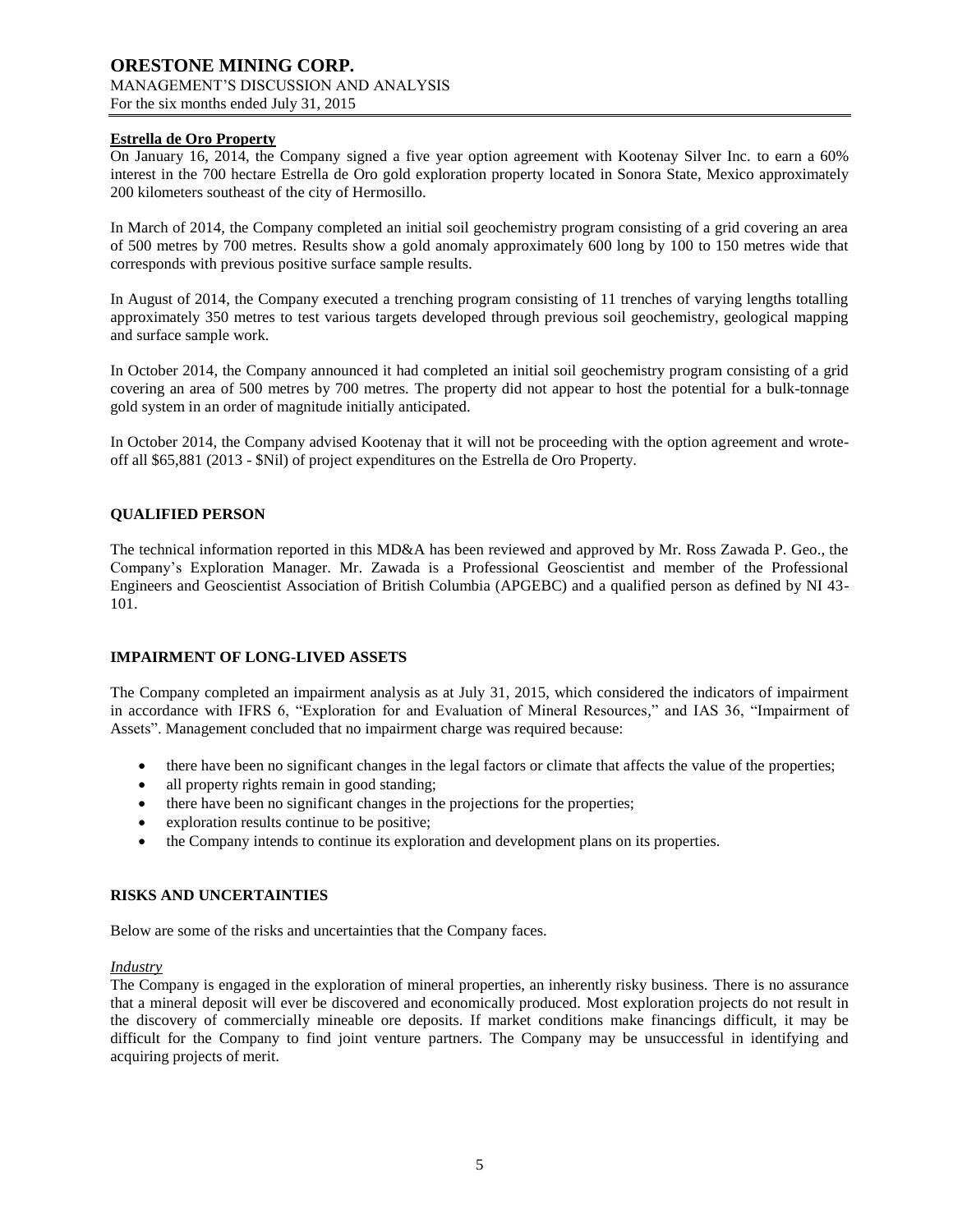### *Mineral resource estimates*

The estimation of reserves and mineralization is a subjective process and the accuracy of any such estimates is a function of the quality of available data and of engineering and geological interpretation and judgment. No assurances can be given that the volume and grade of reserves recovered and rates of production will not be less than anticipated.

### *Gold and metal prices*

The price of gold is affected by numerous factors including central bank sales, producer hedging activities, the relative exchange rate of the U.S. dollar with other major currencies, supply and demand, political, economic conditions and production levels. In addition, the price of gold has been volatile over short periods of time due to speculative activities. The prices of other metals and mineral products that the Company may explore have the same or similar price risk factors.

### *Cash flows and additional funding requirements*

The Company currently has no revenue from operations. If any of its exploration programs are successful and optionees of properties complete their earn-in, the Company would have to provide its share of ongoing exploration and development costs in order to maintain its interest or be reduced in interest or to a royalty interest. Additional capital would be required to put a property into commercial production. The sources of funds currently available to the Company are equity capital or the offering of an interest in its projects to another party. Current economic conditions have limited the Company's ability to access financing through equity markets and this has created significant uncertainty as to the Company's ability to fund ongoing operations for the next operating period.

### *Environmental*

The Company's exploration and development activities are subject to extensive laws and regulations governing environment protection. The Company is also subject to various reclamation-related conditions. Although the Company closely follows and believes it is operating in compliance with all applicable environmental regulations, there can be no assurance that all future requirements will be obtainable on reasonable terms. Failure to comply may result in enforcement actions causing operations to cease or be curtailed and may include corrective measures requiring capital expenditures. Intense lobbying over environmental concerns by NGOs has caused some governments to cancel or restrict development of mining projects. Current publicized concern over climate change may lead to carbon taxes, requirements for carbon offset purchases or new regulation. The costs or likelihood of such potential

## *Laws and regulations*

The Company's exploration activities are subject to extensive federal, provincial, state and local laws and regulations governing prospecting, development, production, exports, taxes, labour standards, occupational health and safety, mine safety and other matters in all the jurisdictions in which it operates. These laws and regulations are subject to change, can become more stringent and compliance can therefore become more costly. The Company applies the expertise of its management, advisors, employees and contractors to ensure compliance with current laws.

## *Title to mineral properties*

While the Company has investigated title to its mineral properties, this should not be construed as a guarantee of title. The properties may be subject to prior unregistered agreements or transfers and title may be affected by undetected defects. Unresolved native land claim issues in Canada may affect its properties in this jurisdiction in the future.

## *Possible dilution to present and prospective shareholders*

issues to the Company cannot be estimated at this time.

The Company's plan of operation, in part, contemplates the financing of its business by the issuance of securities and possibly, incurring debt. Any transaction involving the issuance of previously authorized but unissued shares of common stock, or securities convertible into common stock, would result in dilution, possibly substantial, to present and prospective holders of common stock. The Company may seek joint venture partners to fund in whole or in part exploration projects. This dilutes the Company's interest in properties. This dilution is undertaken to spread or minimize the risk and to expose the Company to more exploration plays. However, it means that any increased market capitalization or profit that might result from a possible discovery would be shared with the joint venture partner. There is no guarantee that the Company can find a joint venture partner for any property.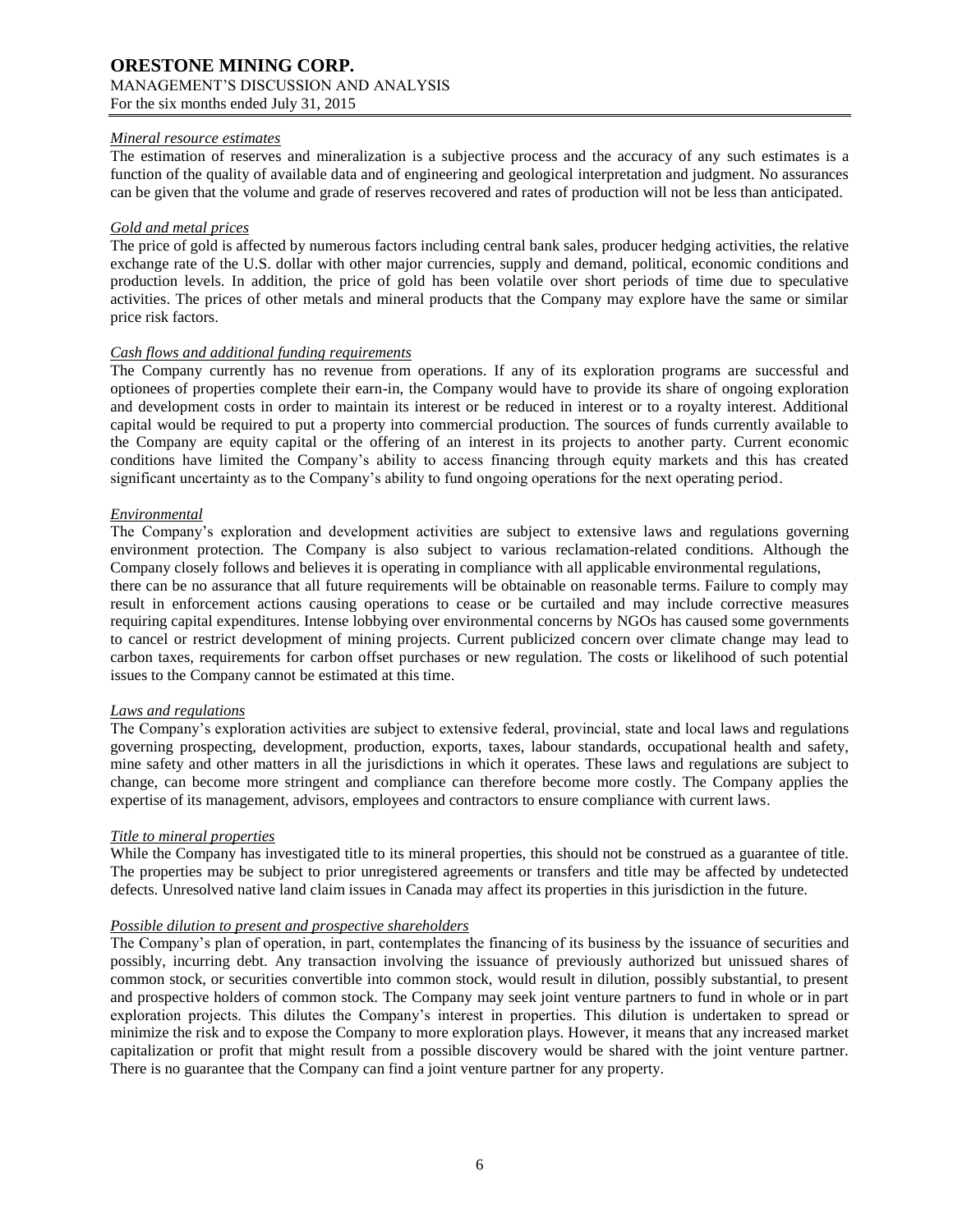## **ORESTONE MINING CORP.** MANAGEMENT'S DISCUSSION AND ANALYSIS

For the six months ended July 31, 2015

## *Material risk of dilution presented by large number of outstanding share purchase options and warrants*

At July, 2015, there were 2,992,500 stock options outstanding. Directors and officers hold 2,512,000 of the options and 480,500 are held by employees and consultants of the Company.

## *Trading volume*

The relatively low trading volume of the Company's shares reduces the liquidity of an investment in its shares.

### *Volatility of share price*

Market prices for shares of early stage companies are often volatile. Factors such as announcements of mineral discoveries or discouraging exploration results, changes in financial results, and other factors could have a significant effect on share price.

#### *Competition*

There is competition from other mining exploration companies with operations similar to the Company's. Many of the companies with which it competes have operations and financial strength greater than the Company's.

#### *Dependence on management*

The Company depends heavily on the business and technical expertise of its management.

## *Conflict of interest*

Some of the Company's directors and officers are directors and officers of other natural resource or mining-related companies. These associations may give rise from time to time to conflicts of interest. As a result of such conflict, the Company may miss the opportunity to participate in certain transactions.

# **SUMMARY OF SELECTED ANNUAL FINANCIAL INFORMATION**

|                                                                         | Year ended       | Year ended        | Year ended       |
|-------------------------------------------------------------------------|------------------|-------------------|------------------|
|                                                                         | January 31, 2015 | January 31, 2014  | January 31, 2013 |
|                                                                         | Under IFRS       | <b>Under IFRS</b> | Under IFRS       |
|                                                                         | \$               | \$                | \$               |
| Net sales / total revenues                                              |                  |                   |                  |
| Income (loss) before discontinued operations and<br>extraordinary items | (378, 809)       | (571, 151)        | (639,240)        |
| Per share basis                                                         | (0.01)           | (0.02)            | (0.03)           |
| Diluted per share basis                                                 | (0.01)           | (0.02)            | (0.03)           |
| Net income or loss, total                                               | (378, 809)       | (571, 151)        | (639, 240)       |
| Per share basis                                                         | (0.01)           | (0.02)            | (0.03)           |
| Diluted per share basis                                                 | (0.01)           | (0.02)            | (0.03)           |
| Total assets                                                            | 4,073,496        | 4,409,542         | 4,942,130        |
| Total long-term financial liabilities                                   |                  |                   |                  |
| Cash dividends declared per share                                       |                  |                   |                  |

## **SUMMARY OF QUARTERLY FINANCIAL INFORMATION**

| Fiscal quarter ended | Revenues <sup>*</sup> | <b>Net</b><br>income $(\text{loss})^{**}$ | Loss per share<br>from continuing<br>operations | <b>Net</b><br>comprehensive<br>income (loss) | Net.<br>income (loss)<br>per share |
|----------------------|-----------------------|-------------------------------------------|-------------------------------------------------|----------------------------------------------|------------------------------------|
| $31 -$ Jul $-15$     | Nil                   | (53, 122)                                 | (0.00)                                          | (53,027)                                     | (0.00)                             |
| $30$ -Apr-15         | Nil                   | (82,590)                                  | (0.00)                                          | (82, 481)                                    | (0.00)                             |
| $31$ -Jan-15         | Nil                   | (64, 801)                                 | (0.00)                                          | (66, 757)                                    | (0.00)                             |
| $31-Oct-14$          | Nil                   | (68, 976)                                 | (0.00)                                          | (135, 487)                                   | (0.00)                             |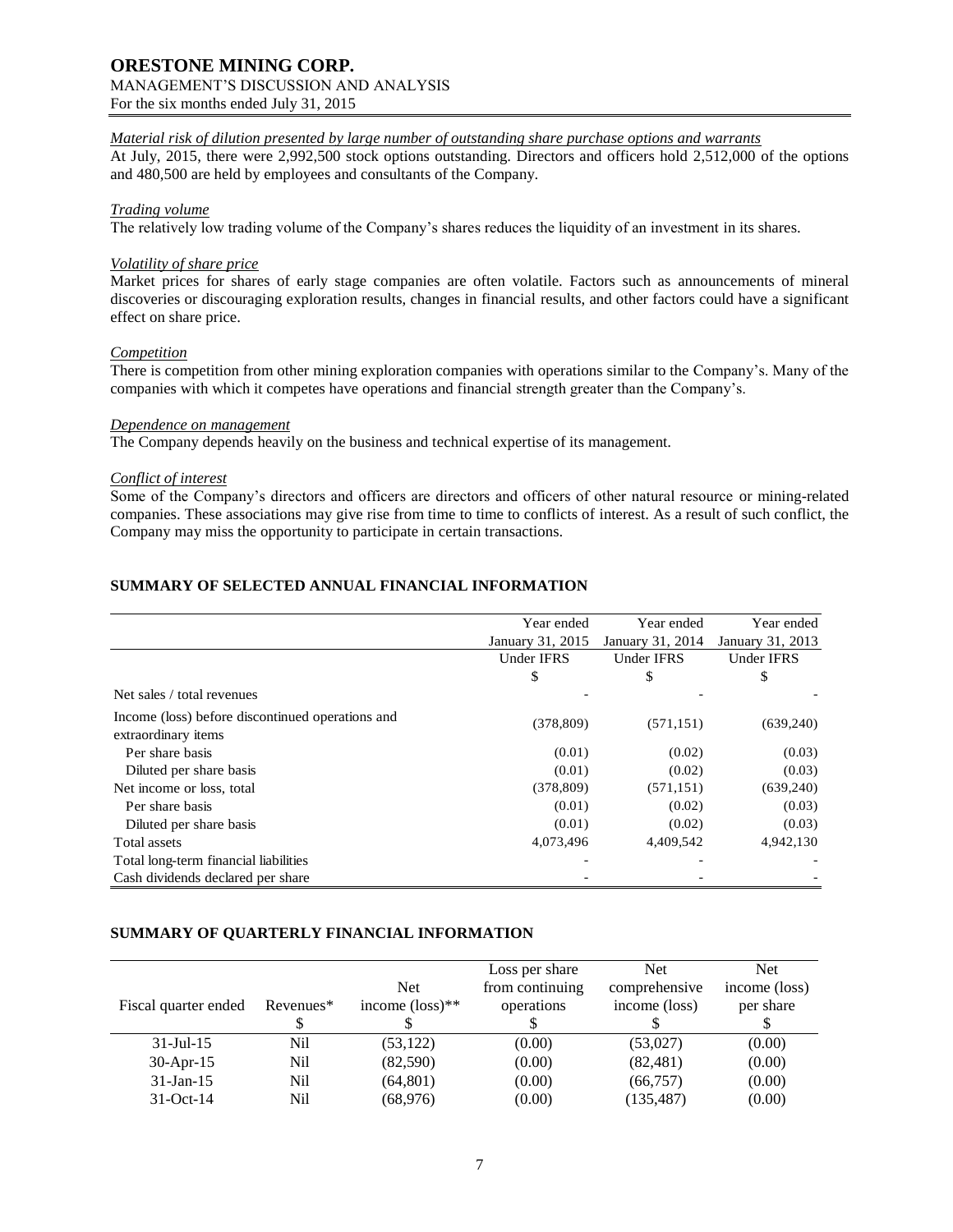| 31-Jul-14    | Nil | (78, 169)  | (0.00) | (88,190)  | (0.00) |
|--------------|-----|------------|--------|-----------|--------|
| $30$ -Apr-14 | Nil | (89, 588)  | (0.00) | (88, 375) | (0.00) |
| 31-Jan-14    | Nil | (83.814)   | (0.00) | (116,318) | (0.00) |
| $31-Oct-13$  | Nil | (118, 423) | (0.00) | (116,318) | (0.00) |

\* Revenues exclude interest income.

\*\* Net income (loss) before income taxes.

*Results of operation for the three months ended July 31, 2015 compared to the three months ended July 31, 2014:* For the quarter ended July 31, 2015 the Company recorded a net comprehensive loss of \$53,027 (loss per share - \$0.001) compared to \$88,190 (loss per share - \$0.002) in the second quarter of fiscal 2015.

During the three months ended July 31, 2015, the Company incurred \$53,122 (2014 - \$78,169) in general and administrative expenses, of which \$Nil (2014 - \$4,722) relates to non-cash share-based payments expense for options vested during the period and non-cash depreciation of \$12 (2014 - \$27). Excluding the non-cash items, the Company's general and administrative expenses amounted to \$53,110 compared to 2014's \$73,420, a decrease of \$20,310. The decrease was primarily due to a decrease in office and miscellaneous expenses of \$13,912 due to a decrease in rent and miscellaneous office expenses in an increased effort to conserve the Company's treasury and a decrease in professional fees of \$4,536 due to the reduction in audit and legal fees. Other administrative expenditures varied over the periods but the overall effect of these variances was not material.

During the three months ended July 31, 2015, the Company had interest income of \$95 compared to 2014's \$1,035, a decrease of \$940. The decrease was due to the decrease in cash invested in Guaranteed Investment Certificates  $(GIC's)$ .

During the three months ended July 31, 2015, the Company spent \$249 in exploration costs compared to \$42,722 exploration costs incurred in same period in fiscal 2015.

### *Results of operation for the six months ended July 31, 2015 compared to the six months ended July 31, 2014:*

During the six months ended July 31, 2015, the Company incurred losses of \$135,508 (\$0.004 loss per share) compared to a net loss of \$176,565 (\$0.005 loss per share) for the same period in fiscal 2014.

During the six months ended July 31, 2015, the Company incurred \$135,712 (2014 - \$167,757) in general and administrative expenses, of which \$Nil (2014 - \$13,840) relates to non-cash share-based expense for options vested during the period and non-cash depreciation of \$24 (2014 - \$55).

Excluding the non-cash items, the Company's general and administrative expenses amounted to \$135,688 compared to 2014's \$153,862 a decrease of \$18,174. The decrease was primarily due to a decrease in office and miscellaneous expenses of \$18,216 due to a decrease in rent and miscellaneous office expenses in an increased effort to conserve the Company's treasury, a decrease in professional fees of \$6,806 due to the reduction in audit and legal fees, a decrease in investor relation expenses of \$1,916 due to the reduction of attendances to shows and conferences and the reduction of fees paid to external advisors, offset by an increase in project search expenses of \$9,188 due to travel expenses to potential exploration sites. Other administrative expenditures varied over the periods but the overall effect of these variances was not material.

During the six months ended July 31, 2015, the Company had interest income of \$204 compared to 2014's \$2,248, a decrease of \$2,044. The decrease was due to the decrease in cash invested in Guaranteed Investment Certificates  $(GIC's).$ 

During the six months ended July 31, 2015, the Company spent \$1,277 in exploration costs compared to \$59,013 exploration costs incurred in the same period in fiscal 2014.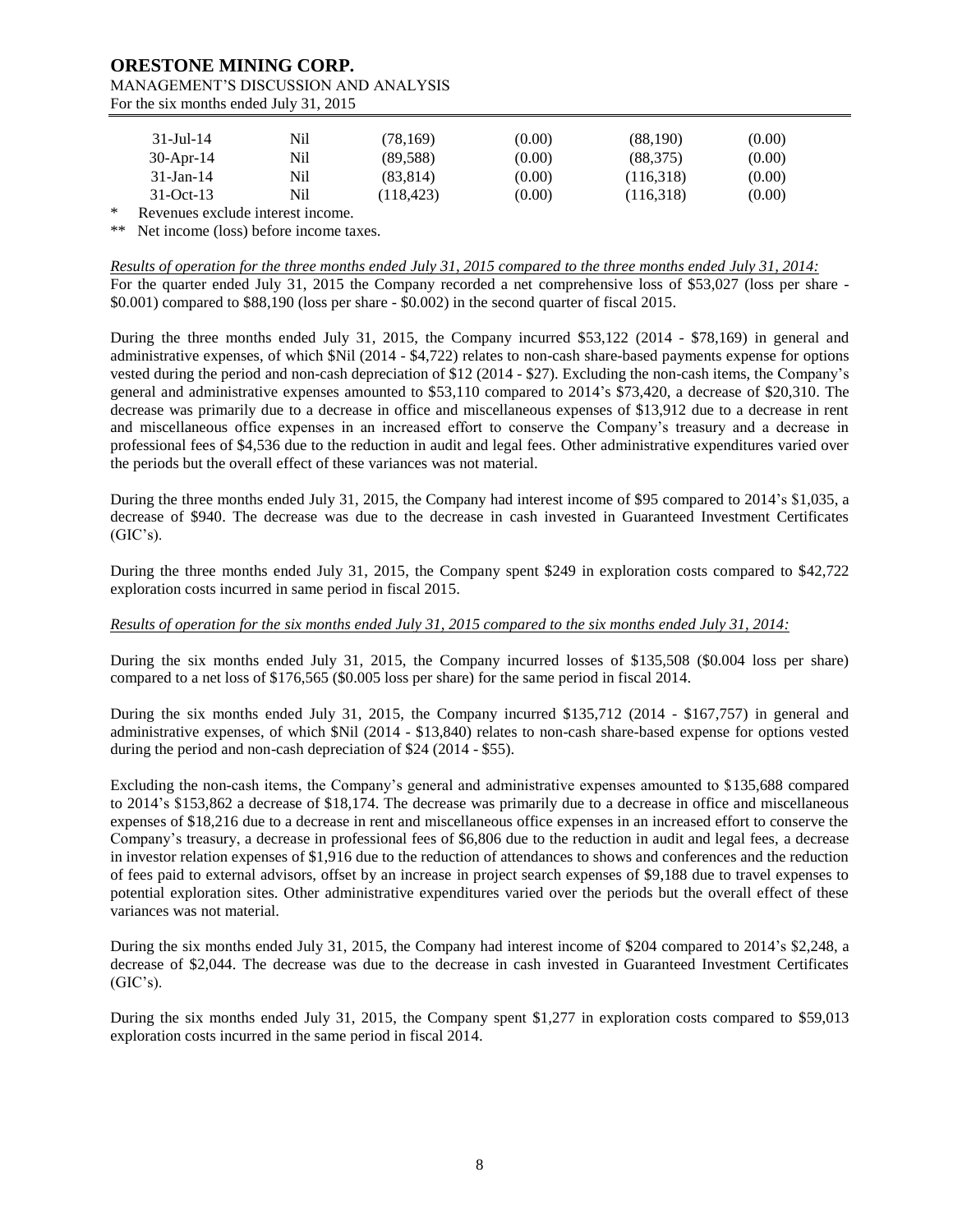# **LIQUIDITY AND CAPITAL RESOURCES**

At July 31, 2015, the Company had current assets of \$116,912 and current liabilities of \$68,953 (January 31, 2015 - \$243,063 and \$76,503 respectively). Working capital was \$47,959 (January 31, 2015 – \$166,560). Cash and cash equivalents totaled \$33,684 as at July 31, 2015, a decrease of \$109,285 from \$142,969 as at January 31, 2015. The decrease was a result of (a) \$127,558 (2014 - \$140,020) spent in its operating activities including changes in working capital, and \$1,277 (2014 - \$59,013) spent on the Company's mineral properties and property, plant and equipment; offset by \$19,550 (2014 - \$Nil) cash received from a deposit redemption.

The Company has obligations pursuant to option agreements it has entered into. The Company has no contractual commitments to satisfy these obligations, however it would forfeit any interest it may have earned to that date should it decide not to satisfy these obligations. Detailed terms of those agreements and the obligations are included in the financial statements.

Management estimates that the current cash position and future cash flows from warrants and options will be sufficient for the Company to carry out its anticipated exploration and operating plans through the end of its fiscal 2016.

There may be circumstances where, for sound business reasons, a reallocation of funds may be necessary in order to the Company to achieve its stated business objectives.

### **OFF BALANCE SHEET ARRANGEMENTS**

The Company has no off-balance sheet arrangements that would potentially affect its operations or financial condition of the Company.

#### **OUTSTANDING SHARE DATA**

#### Common Shares

The authorized share capital of the Company consists of an unlimited number of common shares without par value.

On February 10, 2014, the Company issued 200,000 shares pursuant to the Estrella de Oro Property agreement at a deemed price of \$0.02 per share.

|                  | Number of common shares<br>issued and outstanding | <b>Share Capital Amount</b> |
|------------------|---------------------------------------------------|-----------------------------|
| January 31, 2014 | 37,572,233                                        | \$6,142,828                 |
| January 31, 2015 | 37.772.233                                        | \$6,148,828                 |
| July 31, 2015    | 37.772.233                                        | \$6,148,828                 |

#### Stock options

The Company has adopted an incentive share option plan for its directors, officers, employees and consultants under which the Company may gran options to acquire a maximum number of common shares equal to 10% of the total issued and outstanding common shares of the Company.

As at July 31, 2015, the Company had a total of 2,992,500 options outstanding with exercise prices ranging from \$0.10 to \$0.42 expiring between September 8, 2016 and October 8, 2018. If all the remaining outstanding options were exercised, the Company's available cash would increase by \$507,000.

As at July 31, 2015 stock options were outstanding as follows: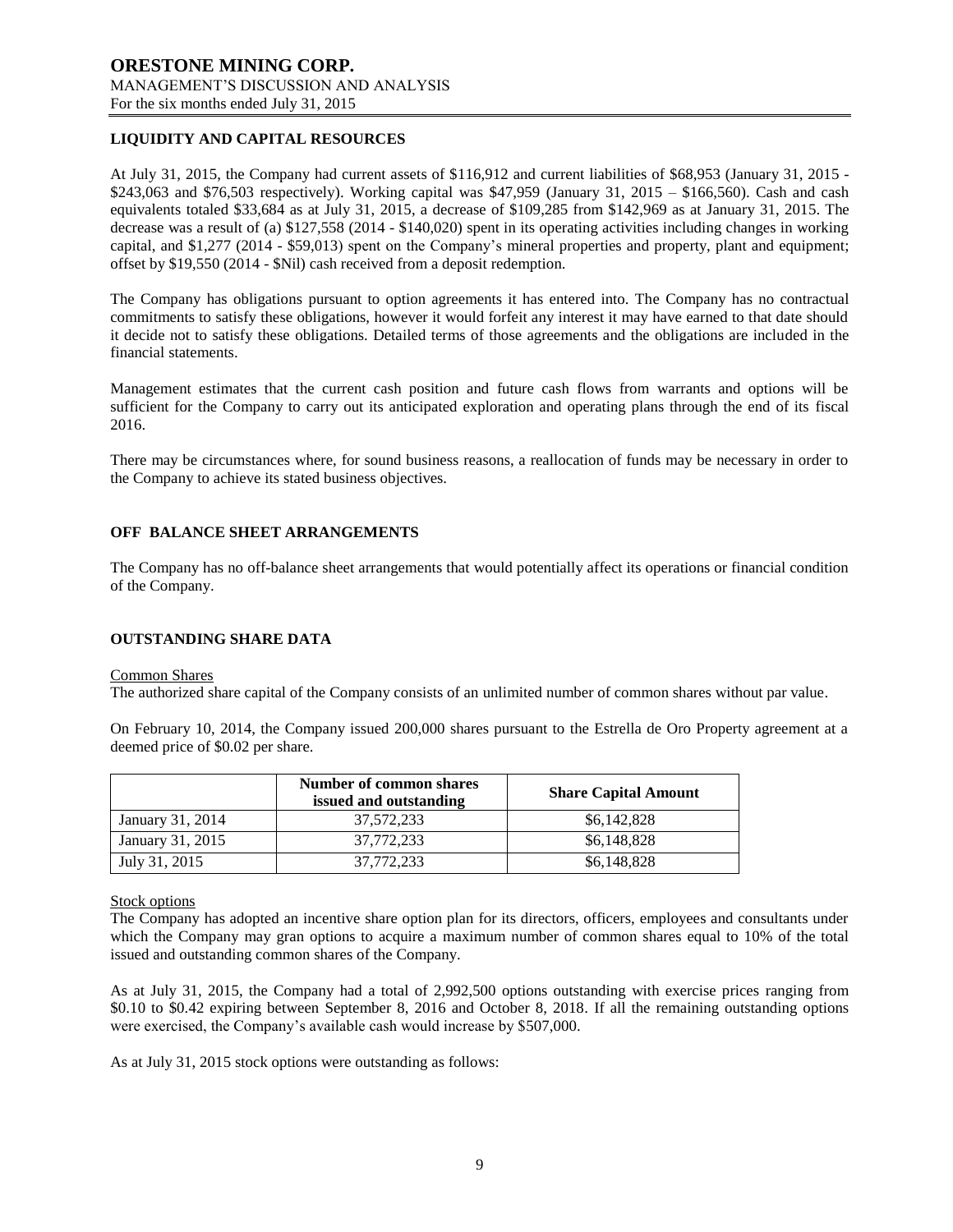| Number of<br>shares | Exercise<br>price $(\$)$ | Expiry date        |
|---------------------|--------------------------|--------------------|
| 312,500             | 0.42                     | September 8, 2016  |
| 50,000              | 0.40                     | September 29, 2016 |
| 1,855,000           | 0.15                     | October 26, 2017   |
| 625,000             | 0.10                     | June 28, 2018      |
| 150,000             | 0.10                     | October 8, 2018    |
| 2.992.500           |                          |                    |

At the date of this MD&A, there were 37,772,233 common shares issued and outstanding and 40,764,733 common shares outstanding on a diluted basis.

### **RELATED PARTY TRANSACTIONS**

### a) Key management personnel compensation

The aggregate value of transactions and outstanding balances relating to key management personnel and entities over which they have control or significant influence were as follows:

|                              | July 31, | July 31, |
|------------------------------|----------|----------|
|                              | 2015     | 2014     |
|                              |          |          |
| Short-term employee benefits | 65,280   | 65,280   |
| Share-based payments         | -        |          |
|                              | 65,280   | 65,280   |

### b) Other related party transactions

|    | 312,500                                                                 | 0.42                             | September 8, 2016                                                                                                                                                                                                                                                                                                                 |                  |                     |                  |                           |
|----|-------------------------------------------------------------------------|----------------------------------|-----------------------------------------------------------------------------------------------------------------------------------------------------------------------------------------------------------------------------------------------------------------------------------------------------------------------------------|------------------|---------------------|------------------|---------------------------|
|    | 50,000                                                                  | 0.40                             | September 29, 2016                                                                                                                                                                                                                                                                                                                |                  |                     |                  |                           |
|    | 1,855,000                                                               | 0.15                             | October 26, 2017                                                                                                                                                                                                                                                                                                                  |                  |                     |                  |                           |
|    | 625,000                                                                 | 0.10                             | June 28, 2018                                                                                                                                                                                                                                                                                                                     |                  |                     |                  |                           |
|    | 150,000                                                                 | 0.10                             | October 8, 2018                                                                                                                                                                                                                                                                                                                   |                  |                     |                  |                           |
|    | 2,992,500                                                               |                                  |                                                                                                                                                                                                                                                                                                                                   |                  |                     |                  |                           |
| a) | shares outstanding on a diluted basis.<br>RELATED PARTY TRANSACTIONS    |                                  | At the date of this MD&A, there were 37,772,233 common shares issued and outstanding and 40,764,733 c<br>Key management personnel compensation<br>The aggregate value of transactions and outstanding balances relating to key management personnel and<br>over which they have control or significant influence were as follows: |                  |                     |                  |                           |
|    |                                                                         |                                  |                                                                                                                                                                                                                                                                                                                                   |                  |                     | July 31,<br>2015 | July 31,<br>2014          |
|    |                                                                         |                                  |                                                                                                                                                                                                                                                                                                                                   |                  |                     | \$               | $\mathbb{S}$              |
|    | Short-term employee benefits                                            |                                  |                                                                                                                                                                                                                                                                                                                                   |                  |                     | 65,280           | 65,280                    |
|    | Share-based payments                                                    |                                  |                                                                                                                                                                                                                                                                                                                                   |                  |                     |                  |                           |
|    |                                                                         |                                  |                                                                                                                                                                                                                                                                                                                                   |                  |                     | 65,280           | 65,280                    |
| b) |                                                                         | Other related party transactions |                                                                                                                                                                                                                                                                                                                                   |                  |                     |                  |                           |
|    |                                                                         |                                  |                                                                                                                                                                                                                                                                                                                                   |                  | Total charged as at |                  | Balance outstanding as at |
|    | Amounts receivable from:                                                |                                  | Service                                                                                                                                                                                                                                                                                                                           | July 31,<br>2015 | July 31,<br>2014    | July 31,<br>2015 | January 31,<br>2015       |
|    |                                                                         |                                  |                                                                                                                                                                                                                                                                                                                                   | \$               | \$                  |                  | \$                        |
|    | A public company with a director in<br>common with the Company          |                                  | Rent                                                                                                                                                                                                                                                                                                                              | 12,760           | 27,356              |                  |                           |
|    | A private company controlled by a<br>director of the Company (Note 4)   |                                  | Rent                                                                                                                                                                                                                                                                                                                              | 3,271            | 6,451               | 41,972           | 24,524                    |
|    | A public company with a director in<br>common with the Company (Note 4) |                                  | Rent                                                                                                                                                                                                                                                                                                                              | 3,271            | 6,451               | 13,700           | 9,968                     |
|    |                                                                         |                                  |                                                                                                                                                                                                                                                                                                                                   | 19,211           | 40,439              | 55,672           | 34,492                    |
|    | PROPOSED TRANSACTIONS                                                   |                                  | Amounts owing to/from related parties are non-interest bearing, unsecured, and have no fixed terms of repayme<br>The Company does not currently have any proposed transactions approved by the board of directors. All<br>transactions are fully disclosed in the financial statements for the six months ended July 31, 2015.    |                  |                     |                  |                           |
|    |                                                                         |                                  |                                                                                                                                                                                                                                                                                                                                   | 10               |                     |                  |                           |

### **PROPOSED TRANSACTIONS**

The Company does not currently have any proposed transactions approved by the board of directors. All current transactions are fully disclosed in the financial statements for the six months ended July 31, 2015.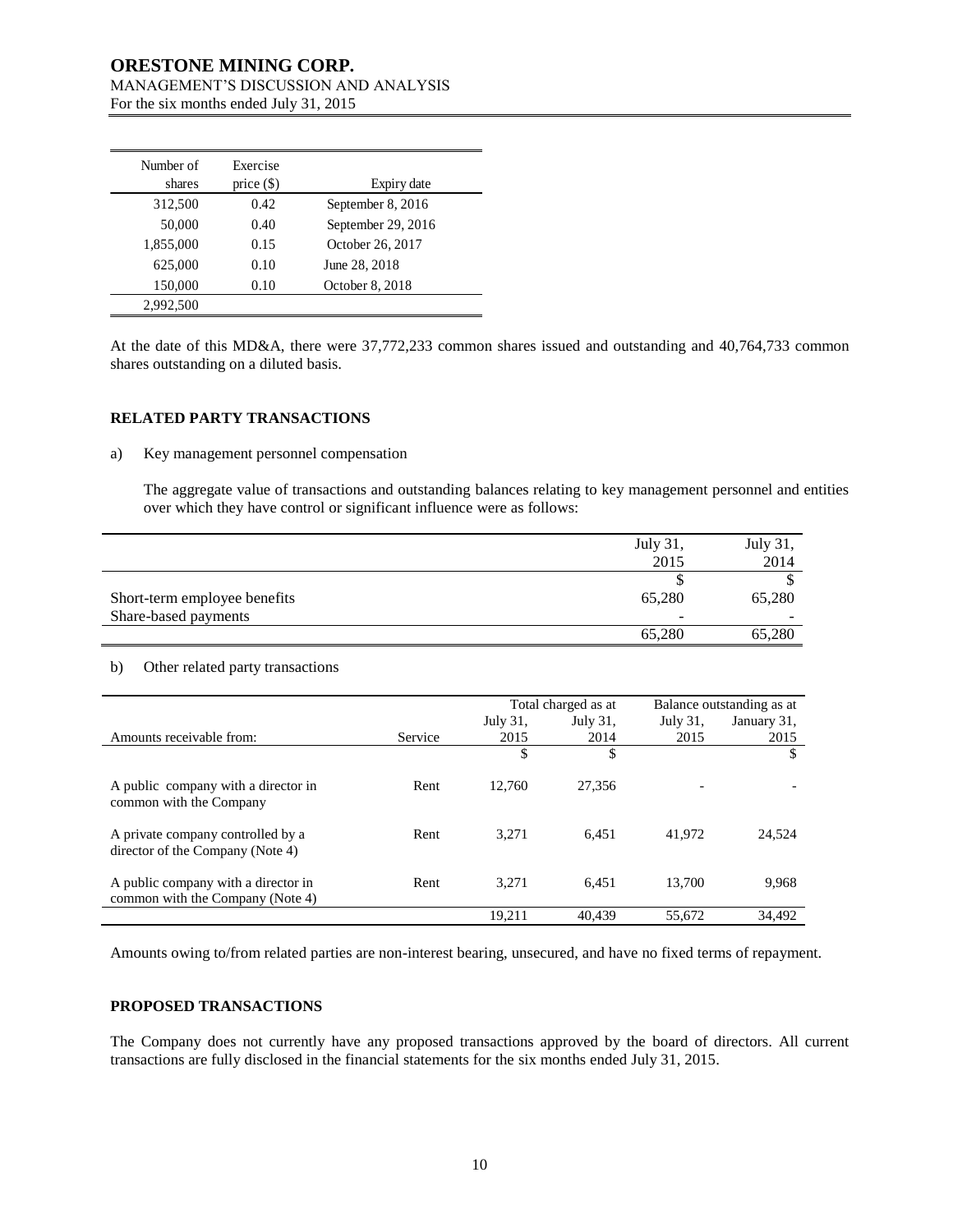## **OTHER ITEMS NOT RELATED TO ONGOING BUSINESS ACTIVITIES**

#### *Changes in the direction of business*

Since incorporation on April 30, 2007, the Company is and continues to be primarily in the exploration stage with respect to its mineral properties.

#### **FINANCIAL INSTRUMENTS AND RISK MANAGEMENT**

The Company's financial instruments consist of cash, receivables, mineral tax credit recoverable, loans payable, accounts payable and due to related parties. The carrying value of these financial instruments approximates their fair value and are measured based on Level 1 of the fair value hierarchy. The Company's financial instruments are exposed to certain financial risks, including currency risk, credit risk, liquidity risk and interest risk.

#### **Management of Financial Risk**

The Company's financial instruments are exposed to certain financial risks, which include credit risk, interest rate risk, liquidity risk, and market risk.

#### *Credit Risk*

Credit risk is the risk that one party to a financial instrument will fail to fulfill an obligation causing the other party to incur a financial loss. The Company is exposed to credit risks arising from its cash holdings and receivables. The Company manages credit risk by placing cash with major Canadian financial institutions. Receivables are due from the Government of Canada and for reimbursements. Management believes that credit risk related to these amounts is low. As at July 31, 2015, the Company's maximum exposure to credit risk is the carrying value of its cash equivalents and accounts receivable.

#### *Interest Rate Risk*

Interest rate risk is the risk that an investment's value will change due to a change in the level of interest rates. The Company's exposure to interest rate risk relates to its ability to maintain the current rate of interest on its short-term investment.

#### *Liquidity Risk*

Liquidity risk is the risk that the Company will not have sufficient funds to meet its financial obligations when they are due. To manage liquidity risk, the Company reviews additional sources of capital to continue its operations and discharge its commitments as they become due.

#### *Market Risk*

Market risk is the risk that the fair value or future cash flows of a financial instrument will fluctuate because of changes in market prices. Market risk comprises three types of risk: currency risk, interest rate risk and price risk. The Company is not subject to currency risk as the functional currency is the Canadian dollar. The Company does not use any form of derivative or hedging instruments to reduce its foreign currency risk. The Company is not affected by price risk.

#### *Management of Industry Risk*

The Company is engaged primarily in the mineral exploration field and manages related industry risk issues directly. The Company is potentially at risk for environmental reclamation and fluctuations in commodity based market prices associated with resource property interests. Management is of the opinion that the Company addresses environmental risk and compliance in accordance with industry standards and specific project environmental requirements.

#### *Commodity Price Risk*

The ability of the Company to explore its mineral properties and the future profitability of the Company are directly related to the market price of gold and other precious metals.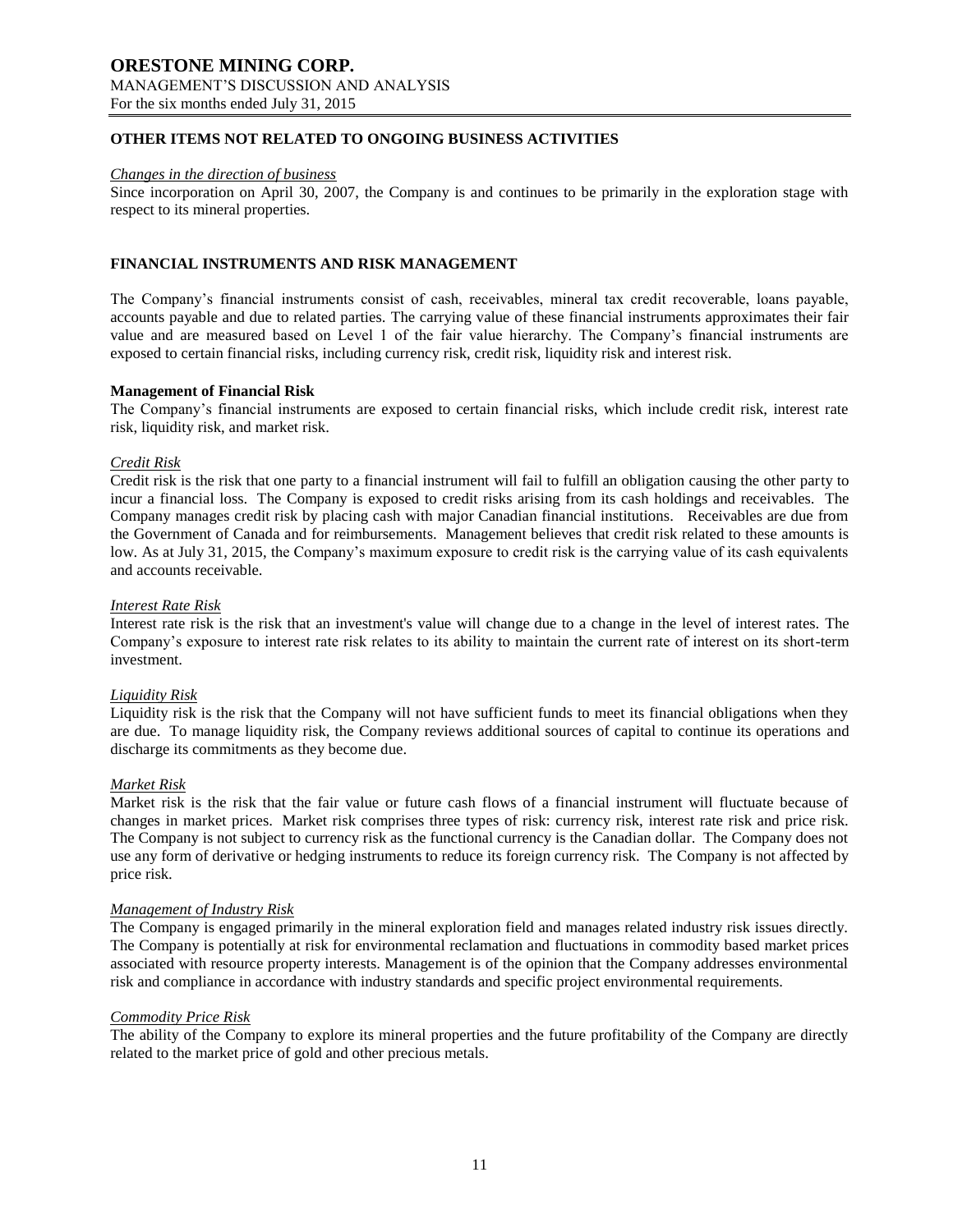# **Management of Capital**

The Company manages its common shares, stock options and warrants as capital. The Company's objectives when managing capital are to safeguard the Company's ability to continue as a going concern in order to pursue the exploration of its mineral properties to maintain a flexible capital structure which optimizes the costs of capital at an acceptable risk.

The Company manages the capital structure and makes adjustments to it in light of changes in economic conditions and the risk characteristics of the underlying assets. To maintain or adjust the capital structure, the Company may attempt to issue new shares and, acquire or dispose of assets.

## **ACCOUNTING ESTIMATES AND JUDGMENTS**

The preparation of the condensed consolidated interim financial statements requires management to make estimates and judgments and form assumptions that affect the reported amounts and other disclosures in these financial statements. The estimates and associated assumptions are based on historical experience and various other factors that are believed to be reasonable under the circumstances, the results of which form the basis of making the judgments about carrying values of assets and liabilities that are not readily apparent from other sources. Actual results may differ from these estimates under different assumptions and conditions.

The estimates and underlying assumptions are reviewed on an ongoing basis. Revisions to accounting estimates are recognized in the period in which the estimate is revised if the revision affects only that period or in the period of the revision and further periods if the review affects both current and future periods.

Critical accounting estimates are estimates and assumptions made by management that may result in material adjustments to the carrying amount of assets and liabilities within the next financial year. Critical estimates used in the preparation of these financial statements include, among others, the recoverability of accounts receivable and deferred income tax assets, impairment of assets, measurement of share-based payments and valuation of reclamation obligations.

Critical accounting judgments are accounting policies that have been identified as being complex or involving subjective judgments or assessments. Critical accounting judgments include the expected economic lives of and the estimated future operating results and net cash flows from exploration properties and equipment.

## **ADOPTION OF NEW AND REVISED STANDARDS AND INTERPRETATIONS**

#### **New and amended standards adopted by the Company**

Effective February 1, 2013, the Company adopted the following new and revised IFRS that were issued by the IASB:

- Amendments to IAS 1, Presentation of Items of Other Comprehensive Income
- IFRS 7, Financial Instruments: Disclosures
- IFRS 10, Consolidated Financial Statements
- IFRS 11, Joint Arrangements
- IFRS 12, Disclosure of Interests in Other Entities
- IFRS 13, Fair Value Measurement
- IAS 19, Employee Benefits
- IAS 27, Separate Financial Statements
- IAS 28, Investments in Associates and Joint Ventures
- IFRIC 20, Stripping Costs in the Production Phase of a Surface Mine

The application of these new and revised IFRS has not had any material impact on the amounts reported for the current and prior periods but may affect the accounting for future transactions or arrangements.

### **New standards, amendments and interpretations to existing standards not yet effective**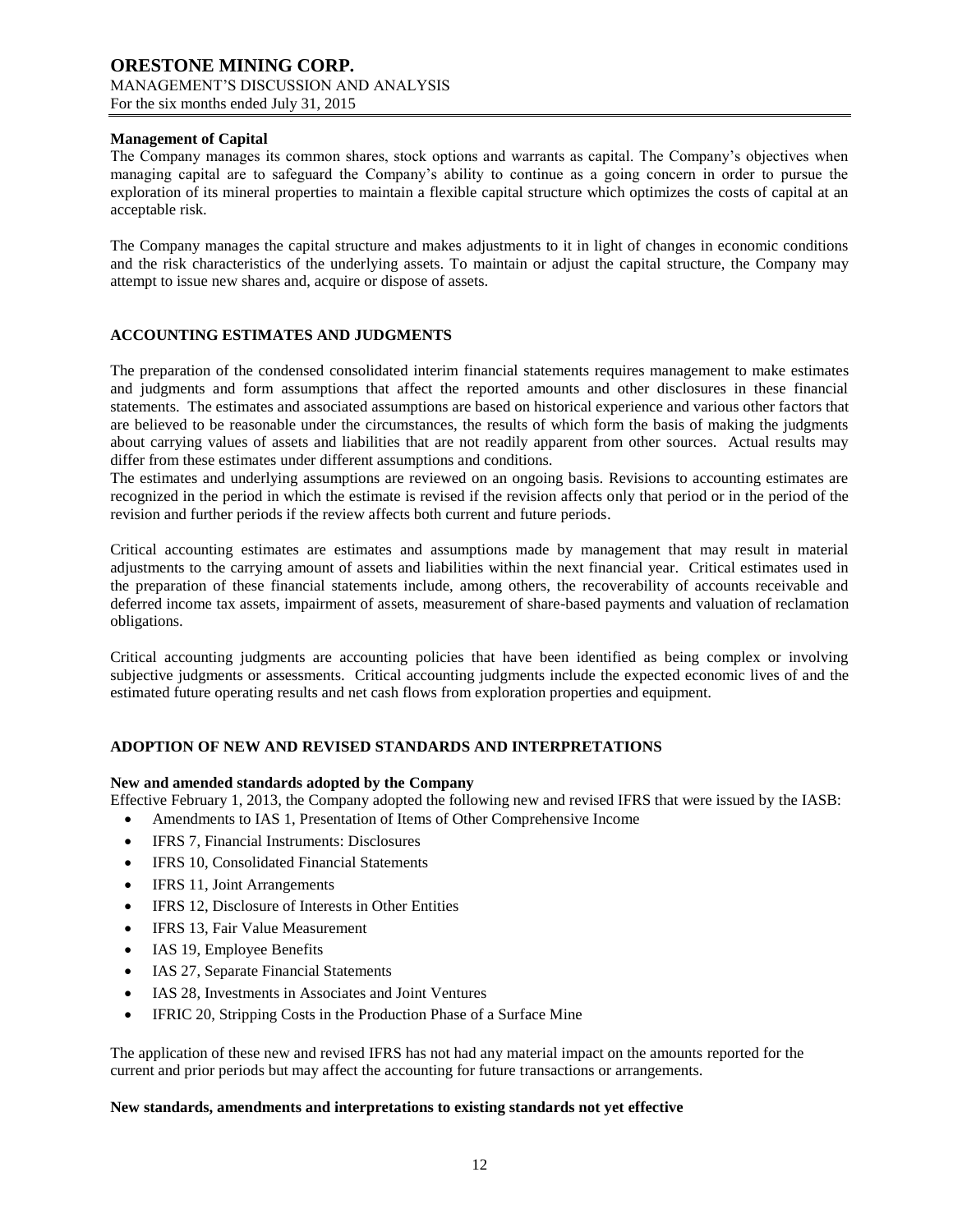Effective for annual reporting periods beginning on or after January 1, 2014:

- IAS 32, Offsetting Financial Assets and Financial Liabilities
- IAS 36, Recoverable Amount Disclosures for Non‐Financial Assets
- IAS 39, Novation of Derivatives and Continuation of Hedge Accounting
- IFRIC 21, Levies
- Effective date to be finalized:
- IFRS 9, Financial Instruments, Classification and Measurement

The Company has not early adopted these new and amended standards and is currently assessing the impact that these standards will have on the Company's financial statements.

## **OTHER MD&A DISCLOSURE REQUIREMENTS**

### Information available on SEDAR:

As specified by National Instrument 51-102, Orestone advises readers of this MD&A that important additional information about the Company is available on the SEDAR website (www.sedar.com).

# Disclosure by venture issuer without significant revenue

An analysis of the material components of the Company's general and administrative expenses is disclosed in the financial statements to which this MD&A relates. An analysis of the material components of the mineral property and deferred exploration costs of the Company's mineral properties for its first two completed financial years is disclosed in Note 6 to the financial statements to which this MD&A relates.

#### Going concern issue

The Company is in the exploration stage and has no revenue or income from operations. The Company has limited capital resources and has to rely upon the sale of equity and/or debt securities for cash required for exploration and development purposes, for acquisitions and to fund the administration of the Company. Since the Company does not expect to generate any revenues from operations in the near future, it must continue to rely upon the sales of its equity or debt securities or joint venture agreements to raise capital. It follows that there can be no assurance that financing, whether debt or equity, will be available to the Company in the amount required by the Company at any particular time or for any period and that such financing can be obtained on terms satisfactory to the Company.

The Company's financial statements have been prepared on a going concern basis which assumes that the Company will be able to realize its assets and discharge its liabilities in the normal course of business for the foreseeable future. The continuing operations of the Company are dependent upon its ability to obtain the necessary financing to meet its ongoing commitments and further its mineral exploration programs.

The Company may encounter difficulty sourcing future financing in light of the recent economic downturn. The current financial equity market conditions and the inhospitable funding environment make it difficult to raise capital through the private placements of shares. The junior resource industry has been severely affected by the world economic situation as it is considered speculative and high-risk in nature, making it even more difficult to fund. While the Company is using its best efforts to achieve its business plans by examining various financing alternatives, there is no assurance that the Company will be successful with any financing ventures.

### Evaluation of Disclosure Controls and Procedures

Disclosure controls and procedures are designed to provide reasonable assurance that all relevant information is gathered and reported to senior management, including the Company's Chief Executive Officer and Chief Financial Officer, on a timely basis so that appropriate decisions can be made regarding public disclosure. Management of the Company, with the participation of the Chief Executive Officer and Chief Financial Officer, has evaluated the effectiveness of the Company's disclosure controls and procedures as at July 31, 2015, as required by Canadian securities law. Based on that evaluation, the Chief Executive Officer and the Chief Financial Officer have concluded that, as of July 31, 2015, the disclosure controls and procedures were effective to provide reasonable assurance that information required to be disclosed in the Company's annual filings and interim filings (as such terms are defined under National Instrument 52-109 Certification of Disclosure in Issuer's Annual and Interim Filings) and other reports